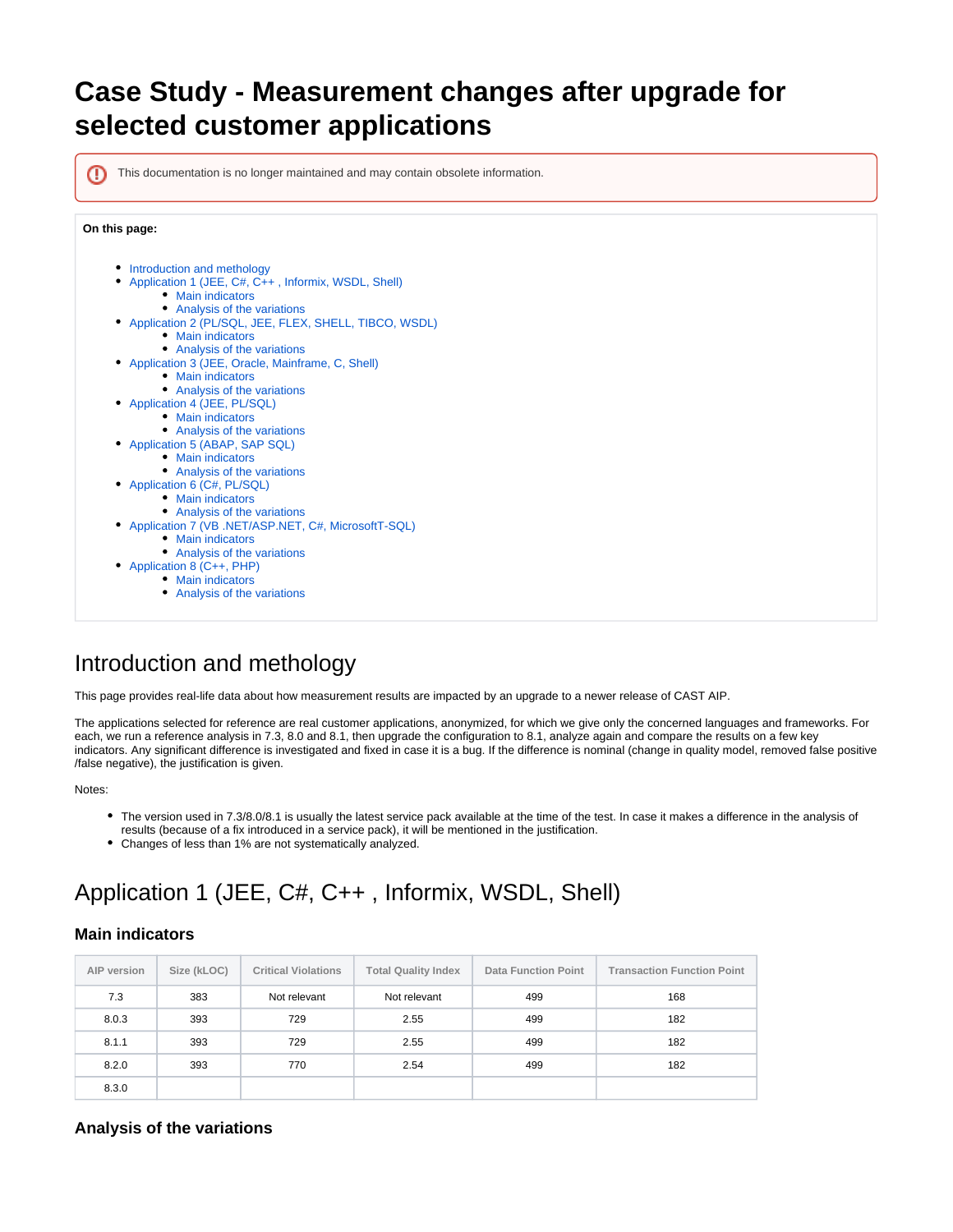#### **Size**

No change since 8.0.

LOC change between 7.3 and 8.0 is caused by a change in the way the 8.0 .NET analyzer is taking the generated code into account.

#### **Quality**

Change in number of Critical Violations in 8.2 caused by an improvement of JEE rule "Avoid using Fields (non static final) from other Classes".

Figures in 7.3 not considered as relevant since the analysis was not done with the default AIP assessment model.

#### **Function points**

No change since 8.0

## <span id="page-1-0"></span>Application 2 (PL/SQL, JEE, FLEX, SHELL, TIBCO, WSDL)

### <span id="page-1-1"></span>**Main indicators**

| AIP version | Size (kLOC) | <b>Critical Violations</b> | <b>Total Quality Index</b> | <b>Data Function Point</b> | <b>Transaction Function Point</b> |
|-------------|-------------|----------------------------|----------------------------|----------------------------|-----------------------------------|
| 7.3         | 2193        | 6066                       | 2.4                        | 1080                       | 4427                              |
| 8.0         | 2289        | 6147                       | 2.14                       | 1080                       | 2065                              |
| 8.1.1       | 2193        | 4893                       | 2.33                       | 1078                       | 1977                              |
| 8.2.0       | 2193        | 8213                       | 2.27                       | 1083                       | 1978                              |
| 8.3.0       |             |                            |                            |                            |                                   |

### <span id="page-1-2"></span>**Analysis of the variations**

#### **Size**

Change in LoC count between 8.0 and 8.1 is caused by a fix in the way external JS libraries are taken into account. In previous versions, they were included in the line counts, when they should not have been.

#### **Quality**

Change in Critical Violations between 8.0 and 8.1.1 is caused by a fix in the rule "Avoid using Fields (non static final) from other Classes". This fix was introduced in version 8.0.2, after the 8.0 measurements for that app were done.

Change in Critical Violations between 8.1.1 and 8.2.0 is caused by an improvement to the rule "Avoid directly instantiating a Class used as a Managed Bean" in order to extend it to other types of managed beans outside of the Spring framework.

#### **Function points**

Change in Data Function Points before between 8.1.1 and 8.2.0 is caused the fix of a problem where in some cases some DB tables could be included in several data functions, which is incorrect according to the OMG specification. This fix will be included in 8.1.2[.](https://jira.castsoftware.com/browse/SCRAIP-16339)

## <span id="page-1-3"></span>Application 3 (JEE, Oracle, Mainframe, C, Shell)

### <span id="page-1-4"></span>**Main indicators**

| AIP version | Size (kLOC) | <b>Critical Violations</b> | <b>Total Quality Index</b> | <b>Data Function Point</b> | <b>Transaction Function Point</b> |
|-------------|-------------|----------------------------|----------------------------|----------------------------|-----------------------------------|
| 8.0         | 824         | 4662                       | 2.36                       | 295                        | 2130                              |
| 8.1.1       | 825         | 4662                       | 2.35                       | 291                        | 2170                              |
| 8.2.0       | 825         | 4641                       | 2.37                       | 291                        | 2425                              |
| 8.3.0       |             |                            |                            |                            |                                   |

### <span id="page-1-5"></span>**Analysis of the variations**

**Size**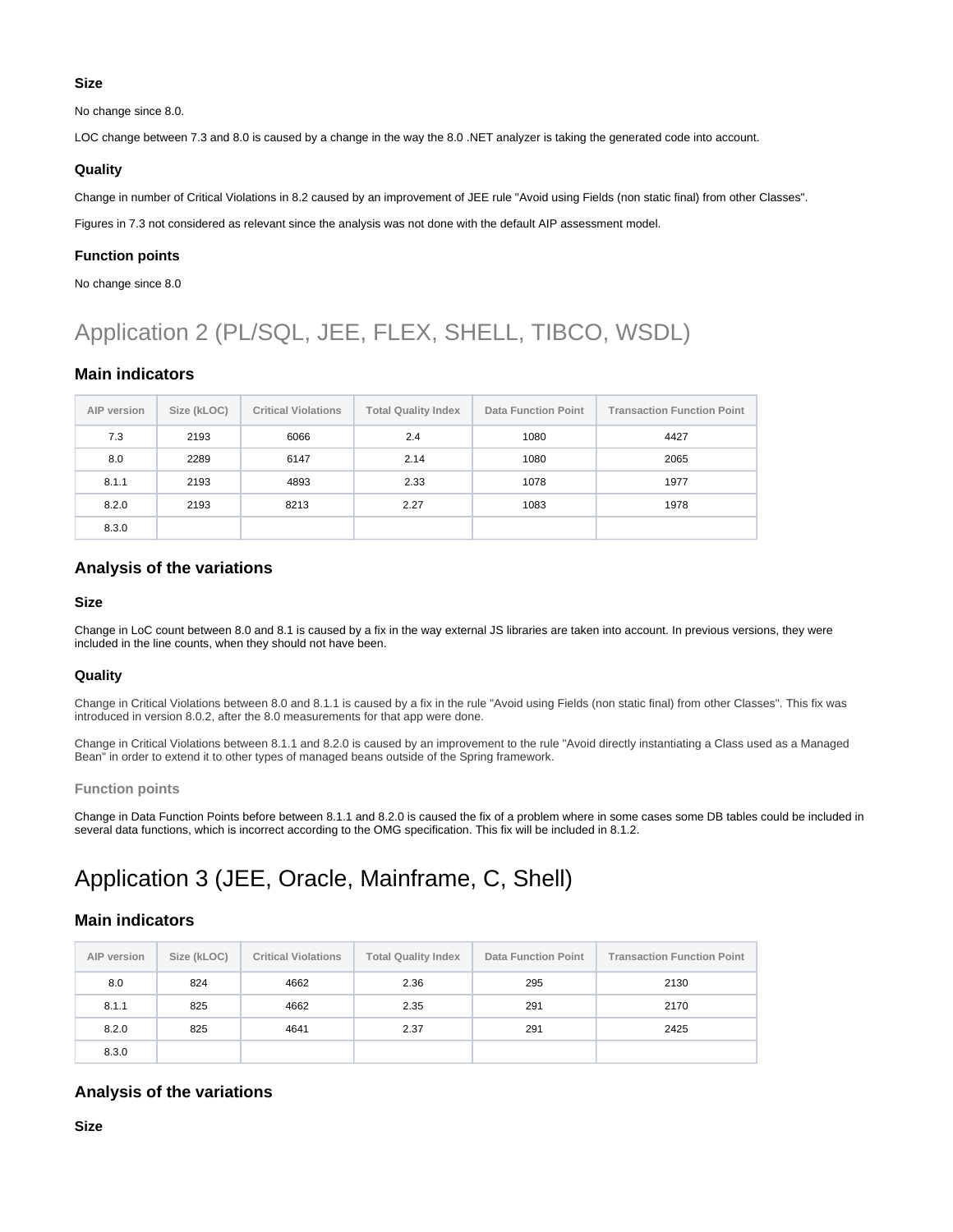No change.

#### **Quality**

The small change in number of Critical Violations between 8.1 and 8.2 still has to be analyzed.

#### **Function points**

Between 8.0 and 8.1, the reduction in number of data function points is caused by a bug in a DMT extension installed on the test configuration, not by a change in the analysis procedure.

Between 8.1 and 8.2, the increase in number of transaction function points is caused by the fix of a bug which caused Struts objects to be lost, and transactions to be missed.

## <span id="page-2-0"></span>Application 4 (JEE, PL/SQL)

### <span id="page-2-1"></span>**Main indicators**

| AIP version | Size (kLOC) | <b>Critical Violations</b> | <b>Total Quality Index</b> | <b>Data Function Point</b> | <b>Transaction Function Point</b> |
|-------------|-------------|----------------------------|----------------------------|----------------------------|-----------------------------------|
| 8.1.1       | 27          | 516                        | 2.44                       | 189                        | 582                               |
| 8.2.0       | 27          | 513                        | 2.45                       | 189                        | 582                               |
| 8.3.0       |             |                            |                            |                            |                                   |

## <span id="page-2-2"></span>**Analysis of the variations**

**Size**

No change.

#### **Quality**

No significant change.

#### **Function points**

No change.

## <span id="page-2-3"></span>Application 5 (ABAP, SAP SQL)

### <span id="page-2-4"></span>**Main indicators**

| AIP version | Size (kLOC) | <b>Critical Violations</b> | <b>Total Quality Index</b> | <b>Data Function Point</b> | <b>Transaction Function Point</b> |
|-------------|-------------|----------------------------|----------------------------|----------------------------|-----------------------------------|
| 7.3         | 227         | Not relevant               | Not relevant               | 379                        | 281                               |
| 8.0         | 227         | 1838                       | 2.67                       | 379                        | 281                               |
| 8.1.1       | 227         | 1469                       | 2.64                       | 379                        | 281                               |
| 8.2.0       | 227         | 1469                       | 2.67                       | 379                        | 281                               |
| 8.3.0       |             |                            |                            |                            |                                   |

## <span id="page-2-5"></span>**Analysis of the variations**

**Size**

No change.

#### **Quality**

Figures in 7.3 not considered as relevant since the analysis was not done with the default AIP assessment model.

Changes between 8.0 and 8.1 are linked to following 2 fixes: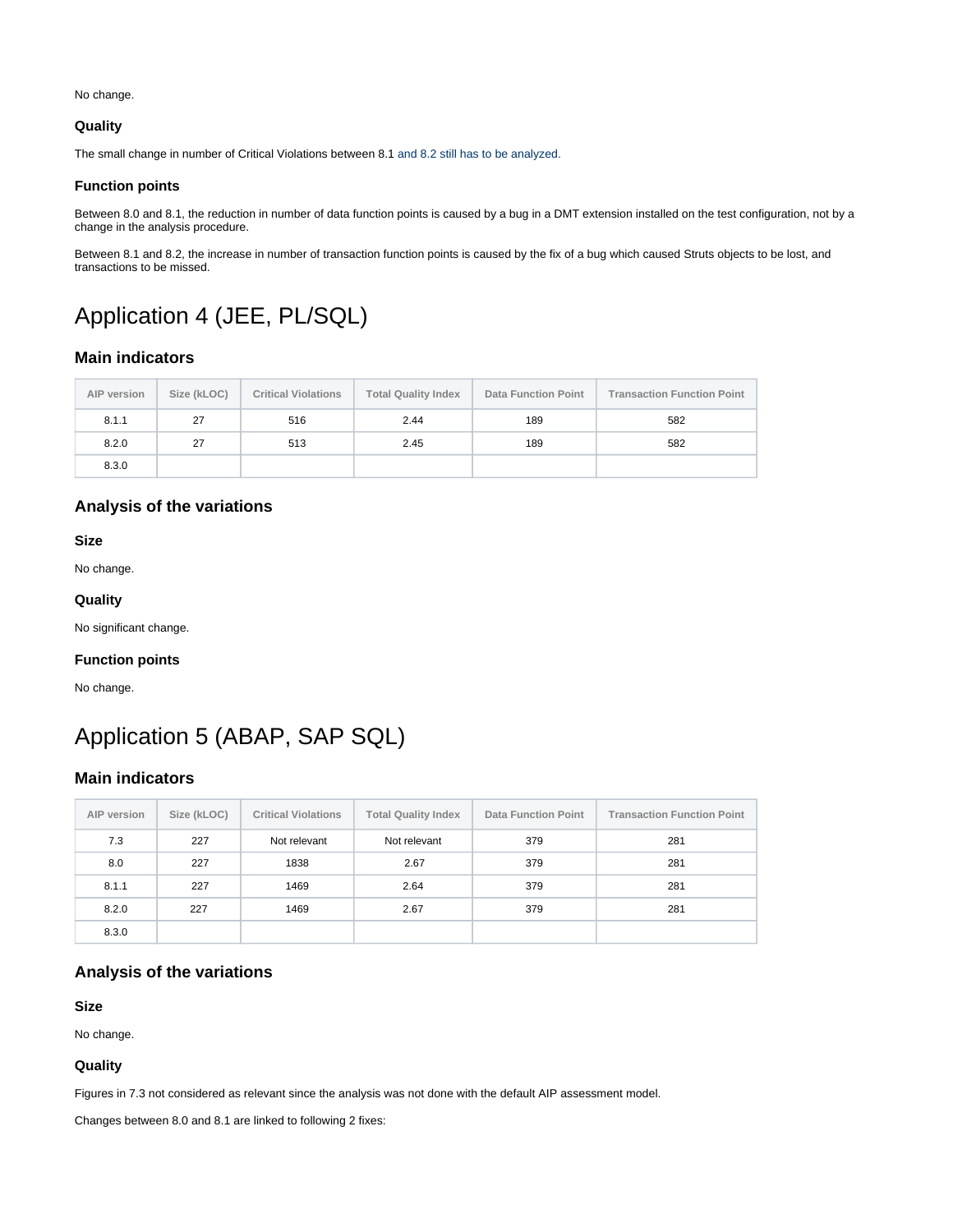- "Avoid using SQL queries inside a loop 7424" : This rule is no longer enable for SAP analysis. It was redundant with ""Avoid Open SQL queries in loops - 7868". The change was done in the service packs 7.3.7, but was not present in the 7.3/8.0 versions used in this test.
- "Avoid missing WHEN OTHERS in CASE statements 7518" is not longer critical in 8.1. The change was done to be consistent with similar rules in other languages.

#### **Function points**

No change.

# <span id="page-3-0"></span>Application 6 (C#, PL/SQL)

## <span id="page-3-1"></span>**Main indicators**

| AIP version | Size (kLOC) | <b>Critical Violations</b> | <b>Total Quality Index</b> | <b>Data Function Point</b> | <b>Transaction Function Point</b> |
|-------------|-------------|----------------------------|----------------------------|----------------------------|-----------------------------------|
| 8.0         | 88          | 395                        | 3.21                       | 741                        | 84                                |
| 8.1.0       | 88          | 396                        | 3.21                       | 741                        | 84                                |
| 8.3.0       |             |                            |                            |                            |                                   |

### <span id="page-3-2"></span>**Analysis of the variations**

**Size**

No change.

#### **Quality**

No significant change.

#### **Function points**

No change.

## <span id="page-3-3"></span>Application 7 (VB .NET/ASP.NET, C#, MicrosoftT-SQL)

## <span id="page-3-4"></span>**Main indicators**

| AIP version | Size (kLOC) | <b>Critical Violations</b> | <b>Total Quality Index</b> | <b>Data Function Point</b> | <b>Transaction Function Point</b> |
|-------------|-------------|----------------------------|----------------------------|----------------------------|-----------------------------------|
| 8.1.1       | 2009        | 9793                       | 2.31                       | 3872                       | 3808                              |
| 8.2.0       | 2009        | 9793                       | 2.31                       | 3936                       | 3824                              |
| 8.3.0       |             |                            |                            |                            |                                   |

### <span id="page-3-5"></span>**Analysis of the variations**

**Size**

No change.

#### **Quality**

No change.

#### **Function points**

Change in Function Points before between 8.1.1 and 8.2.0 is caused the fix of a problem where in some cases some DB tables could be included in several data functions, which is incorrect according to the OMG specification. This fix will be included in 8.1.2.

## <span id="page-3-7"></span><span id="page-3-6"></span>Application 8 (C++, PHP)